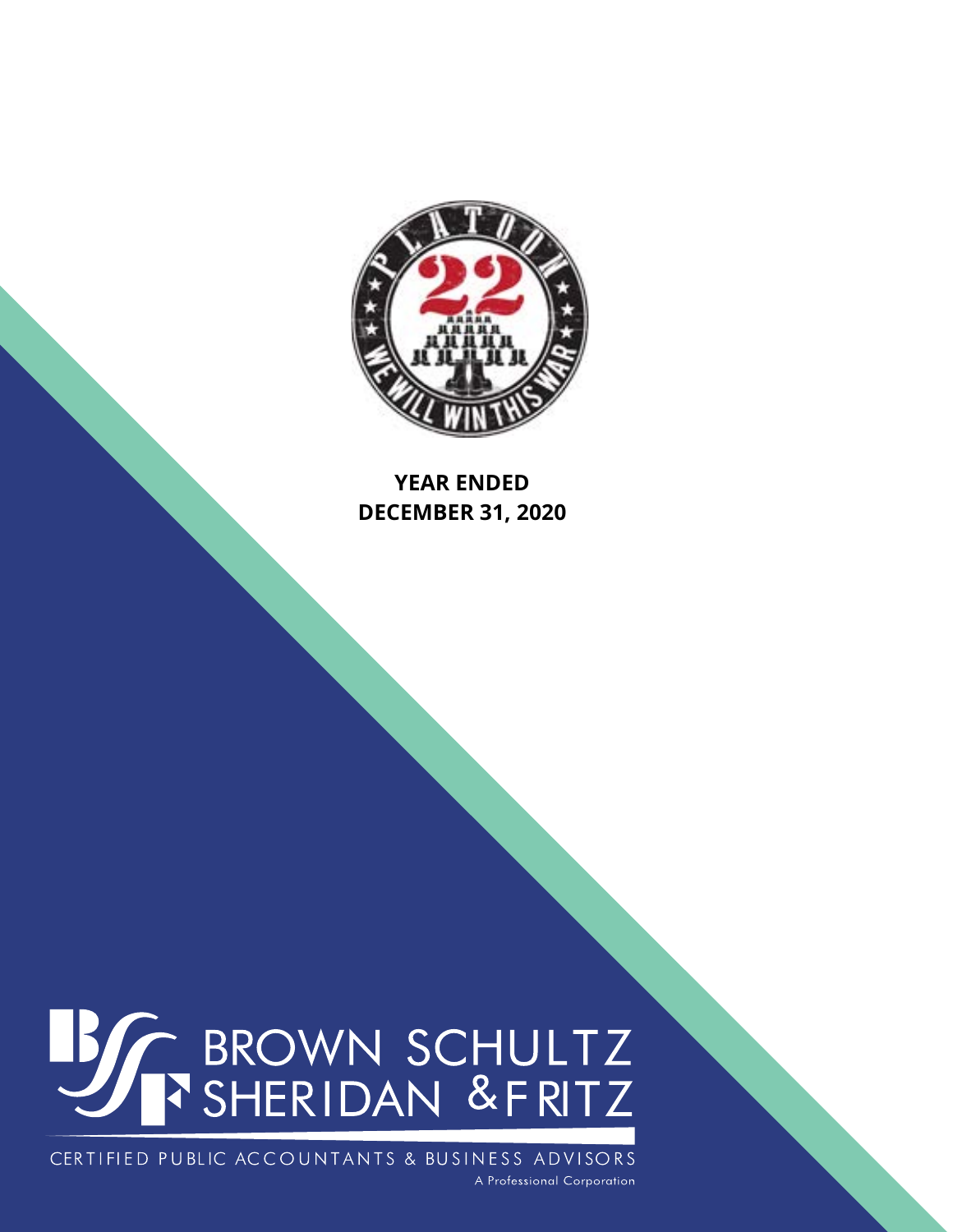## YEAR ENDED DECEMBER 31, 2020

## TABLE OF CONTENTS

|                                        | Page     |
|----------------------------------------|----------|
| Independent accountant's review report | 1        |
| <b>Financial statements:</b>           |          |
| Statement of financial position        | 2        |
| <b>Statement of activities</b>         | 3        |
| Statement of functional expenses       | 4        |
| Statement of cash flows                | 5        |
| Notes to financial statements          | $6 - 10$ |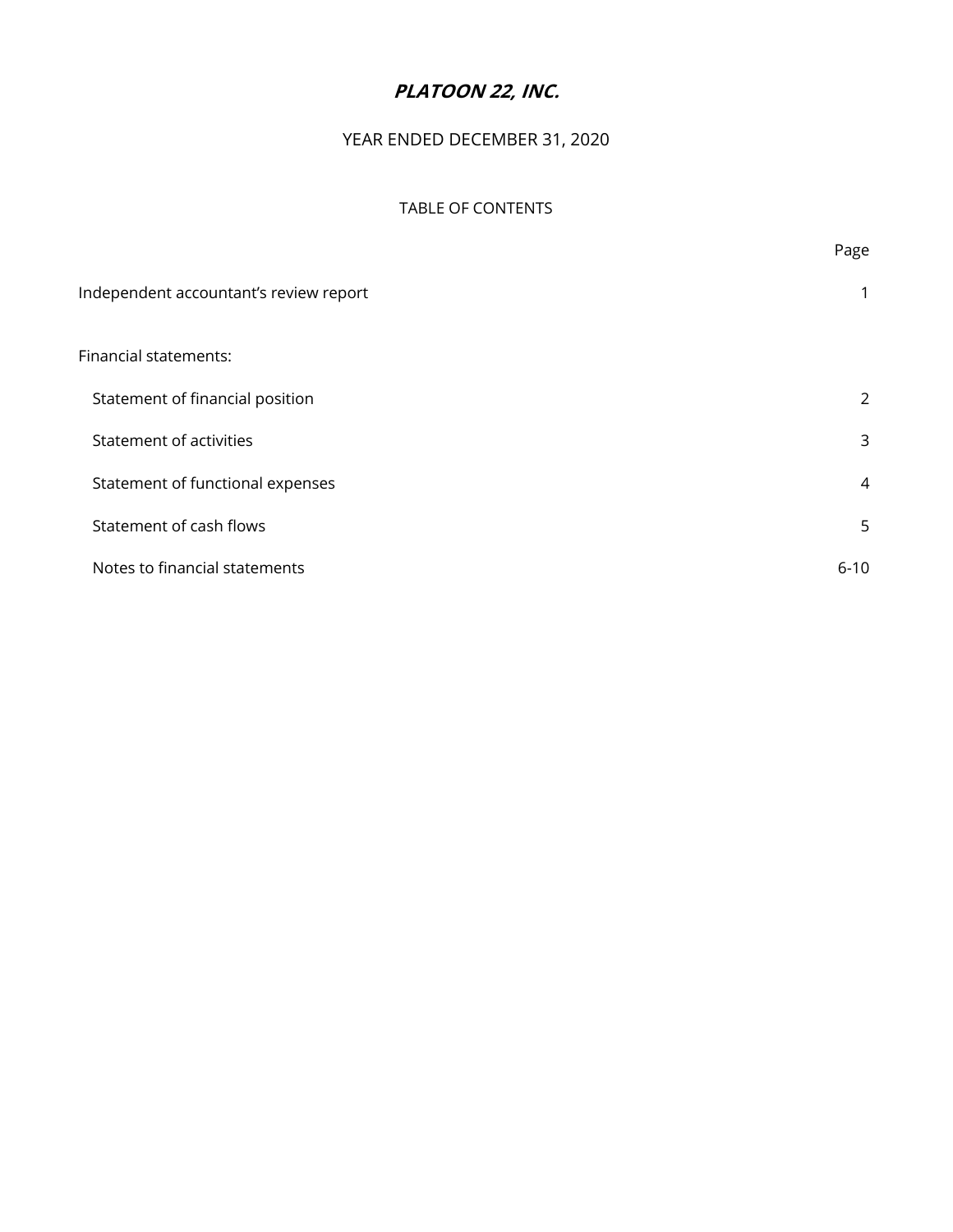

A Professional Corporation

Independent Accountant's Review Report

Board of Directors Platoon 22, Inc. Frederick, Maryland

We have reviewed the accompanying financial statements of Platoon 22, Inc. (a nonprofit corporation), which comprise the statement of financial position as of December 31, 2020, and the related statements of activities, functional expenses and cash flows for the year then ended and the related notes to the financial statements. A review includes primarily applying analytical procedures to management's financial data and making inquiries of Organization management. A review is substantially less in scope than an audit, the objective of which is the expression of an opinion regarding the financial statements as a whole. Accordingly, we do not express such an opinion.

## **Management's Responsibility for the Financial Statements**

Management is responsible for the preparation and fair presentation of these financial statements in accordance with accounting principles generally accepted in the United States of America; this includes the design, implementation and maintenance of internal control relevant to the preparation and fair presentation of financial statements that are free from material misstatement whether due to fraud or error.

#### **Accountant's Responsibility**

Our responsibility is to conduct the review engagement in accordance with Statements on Standards for Accounting and Review Services promulgated by the Accounting and Review Services Committee of the AICPA. Those standards require us to perform procedures to obtain limited assurance as a basis for reporting whether we are aware of any material modifications that should be made to the financial statements for them to be in accordance with accounting principles generally accepted in the United States of America. We believe that the results of our procedures provided a reasonable basis for our conclusion.

#### **Accountant's Conclusion**

Based on our review, we are not aware of any material modifications that should be made to the accompanying financial statements in order for them to be in accordance with accounting principles generally accepted in the United States of America.

Brown Schultz Skiden's Fitz

Frederick, Maryland November 8, 2021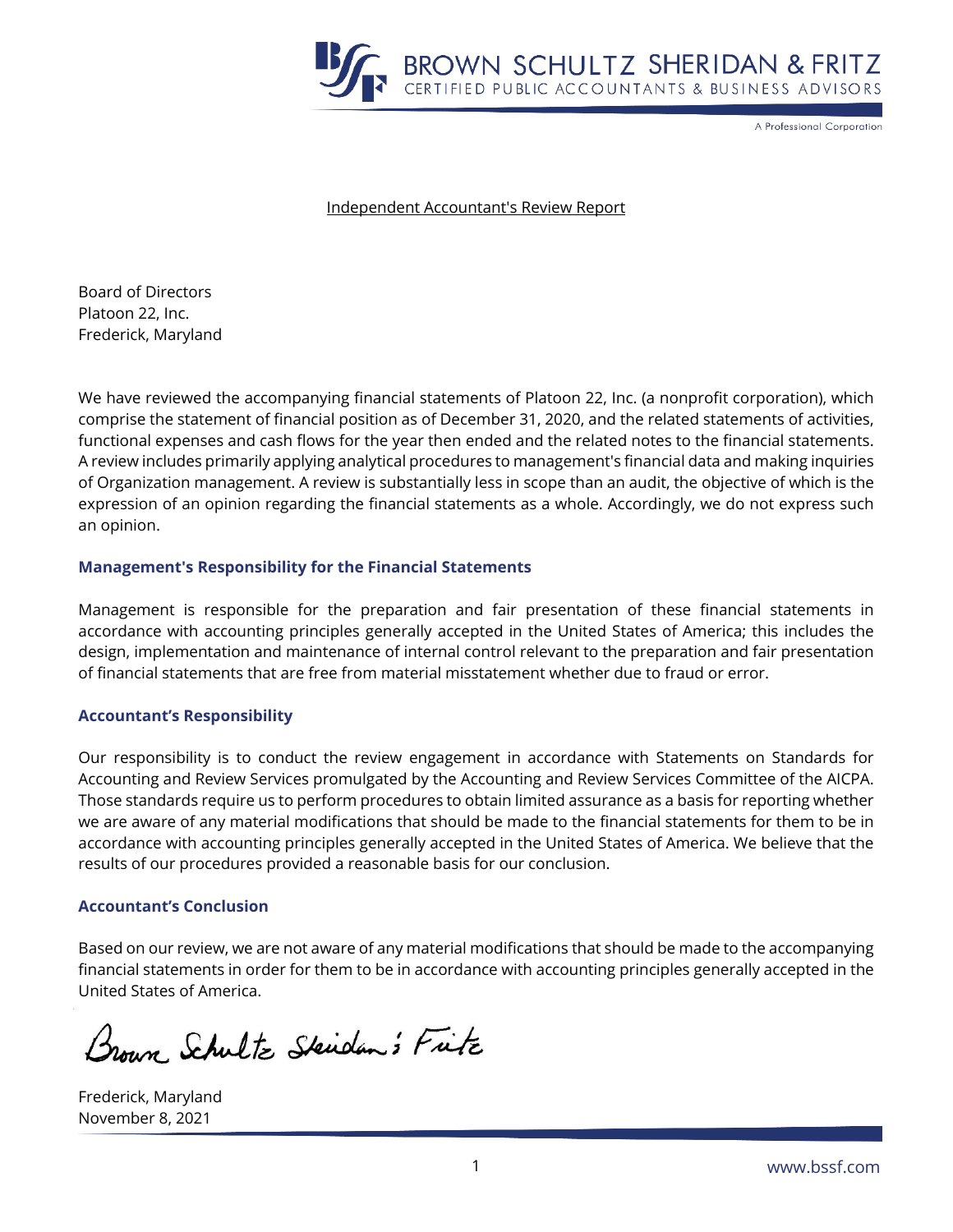# STATEMENT OF FINANCIAL POSITION DECEMBER 31, 2020 (See independent accountant's review report)

## ASSETS

| Current assets, cash and cash equivalents               | \$453,746   |
|---------------------------------------------------------|-------------|
| LIABILITIES AND NET ASSETS                              |             |
| Current liabilities, accrued salaries and taxes payable | \$<br>2.615 |
| Net assets, without donor restrictions                  | 451,131     |
| <b>Total liabilities and net assets</b>                 | \$453,746   |

See notes to financial statements.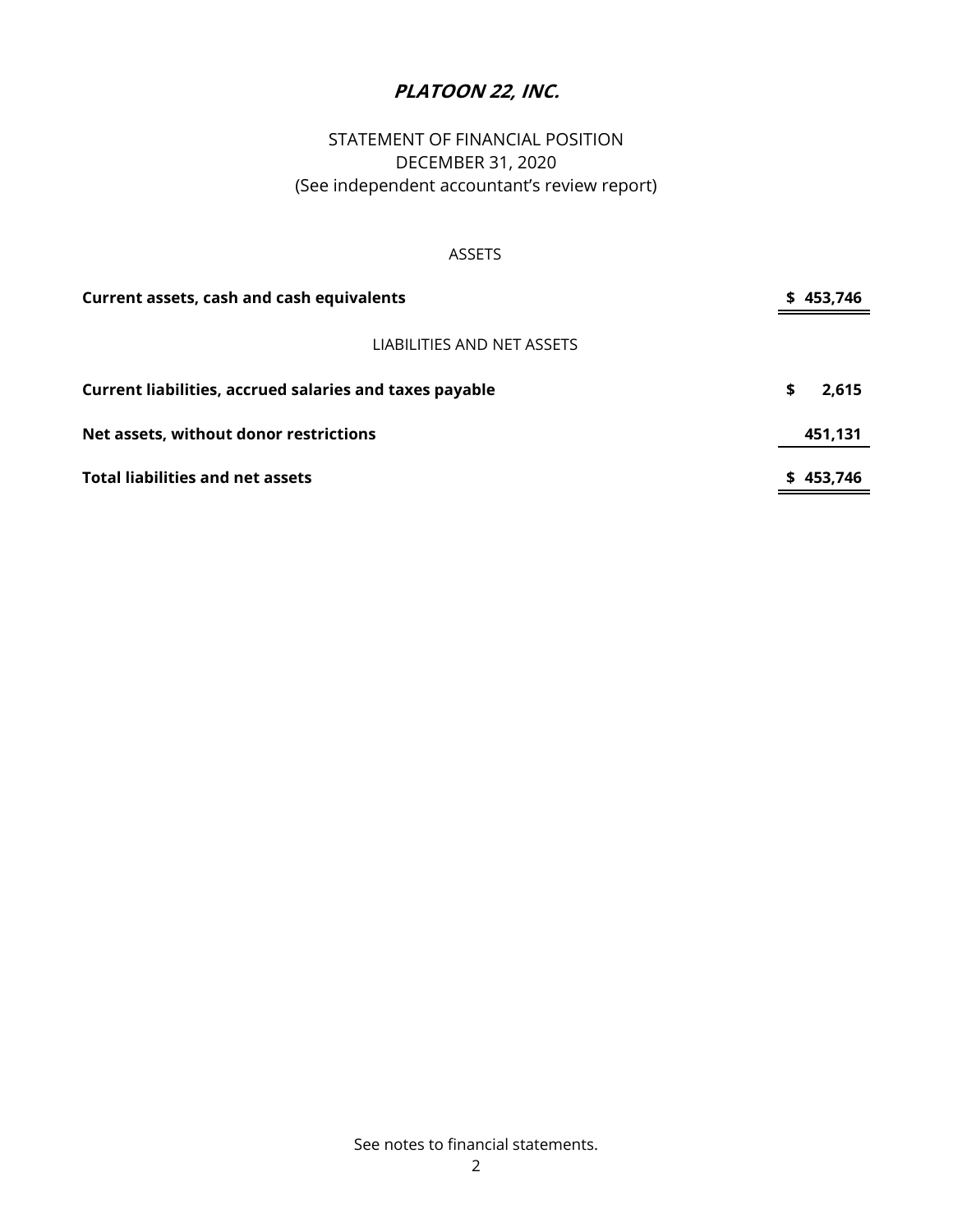# STATEMENT OF ACTIVITIES YEAR ENDED DECEMBER 31, 2020 (See independent accountant's review report)

|                             | Without donor<br>restrictions |
|-----------------------------|-------------------------------|
| <b>Revenue:</b>             |                               |
| Contributions and grants    | \$<br>150,542                 |
| Special events              | 64,538                        |
| Merchandise sales           | 706                           |
| Interest income             | 1,062                         |
| <b>Total revenue</b>        | 216,848                       |
| <b>Expenses:</b>            |                               |
| Program services            | 77,187                        |
| Management and general      | 35,250                        |
| Fundraising                 | 18,080                        |
| <b>Total expenses</b>       | 130,517                       |
| <b>Change in net assets</b> | 86,331                        |
| <b>Net assets:</b>          |                               |
| Beginning of year           | 364,800                       |
| <b>End of year</b>          | 451,131<br>S                  |
|                             |                               |

See notes to financial statements.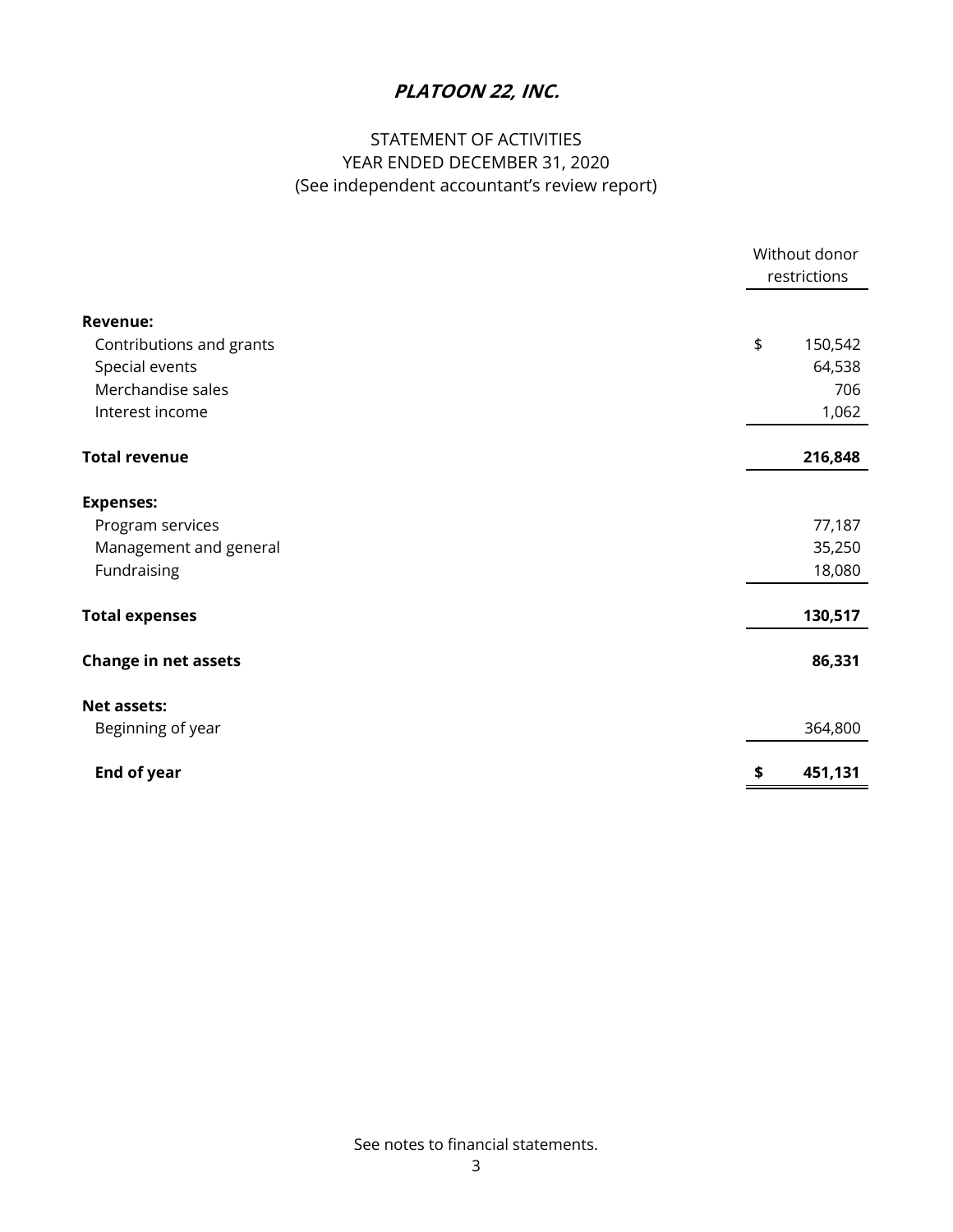# STATEMENT OF FUNCTIONAL EXPENSES YEAR ENDED DECEMBER 31, 2020 (See independent accountant's review report)

|                                  | Program<br>services | Management<br>and general | Fundraising  | Total        |
|----------------------------------|---------------------|---------------------------|--------------|--------------|
| <b>Functional expenses:</b>      |                     |                           |              |              |
| Salaries and payroll taxes       | \$41,219            | \$<br>5,153               | \$<br>5,152  | \$<br>51,524 |
| Advertising and promotion        | 1,393               | 776                       |              | 2,169        |
| Bank and processing fees         | 144                 | 45                        |              | 189          |
| Direct support                   | 8,075               |                           |              | 8,075        |
| Dues and subscriptions           |                     | 652                       |              | 652          |
| Event rentals                    |                     |                           | 7,698        | 7,698        |
| Food and beverage                | 3,078               | 157                       | 1,163        | 4,398        |
| Insurance                        |                     | 1,124                     |              | 1,124        |
| Merchandise costs                | 5,625               |                           |              | 5,625        |
| Miscellaneous                    |                     | 996                       |              | 996          |
| Miscellaneous event costs        | 188                 |                           | 4,067        | 4,255        |
| Office                           |                     | 781                       |              | 781          |
| Printing and postage             |                     | 643                       |              | 643          |
| Professional fees                | 450                 | 21,070                    |              | 21,520       |
| Travel                           | 2,540               | 448                       |              | 2,988        |
| Veteran experiences              | 14,475              |                           |              | 14,475       |
| Website and software             |                     | 3,405                     |              | 3,405        |
|                                  |                     |                           |              |              |
| <b>Total functional expenses</b> | 77,187              | 35,250<br>\$              | 18,080<br>\$ | \$130,517    |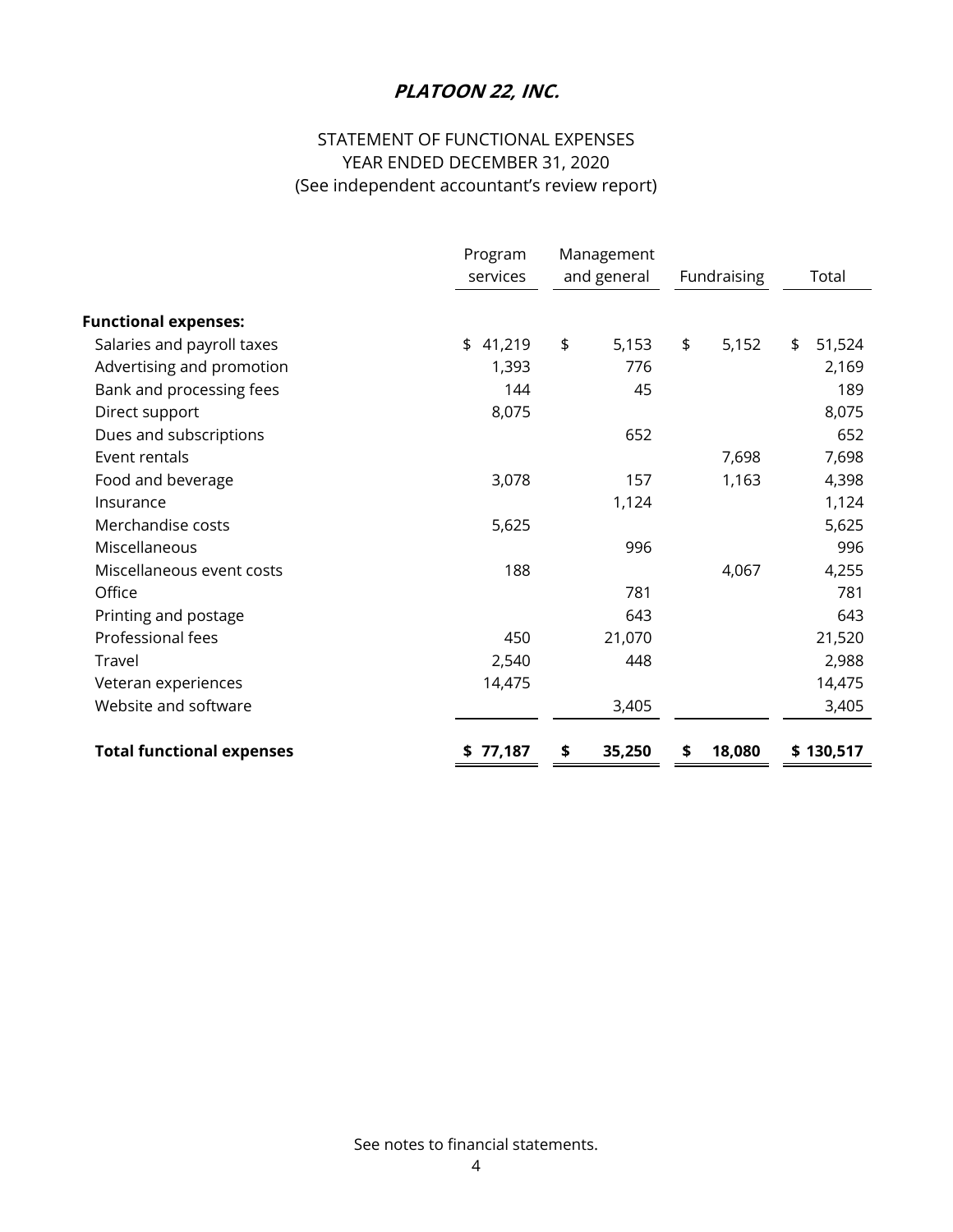## STATEMENT OF CASH FLOWS YEAR ENDED DECEMBER 31, 2020 (See independent accountant's review report)

## **Cash flows from operating activities:**

| Inflows:                                                      |           |
|---------------------------------------------------------------|-----------|
| Cash received from:                                           |           |
| Contributions and grants                                      | \$150,542 |
| Special events                                                | 64,538    |
| Merchandise sales                                             | 706       |
| Interest                                                      | 1,062     |
|                                                               |           |
|                                                               | 216,848   |
| Outflows:                                                     |           |
| Payments to:                                                  |           |
| Employees                                                     | 48,909    |
| Suppliers                                                     | 78,999    |
|                                                               |           |
|                                                               | 127,908   |
|                                                               |           |
| Net cash provided by operating activities and net increase in |           |
| cash and cash equivalents                                     | 88,940    |
| <b>Cash and cash equivalents:</b>                             |           |
| Beginning of year                                             | 364,806   |
|                                                               |           |
| <b>End of year</b>                                            | \$453,746 |

See notes to financial statements.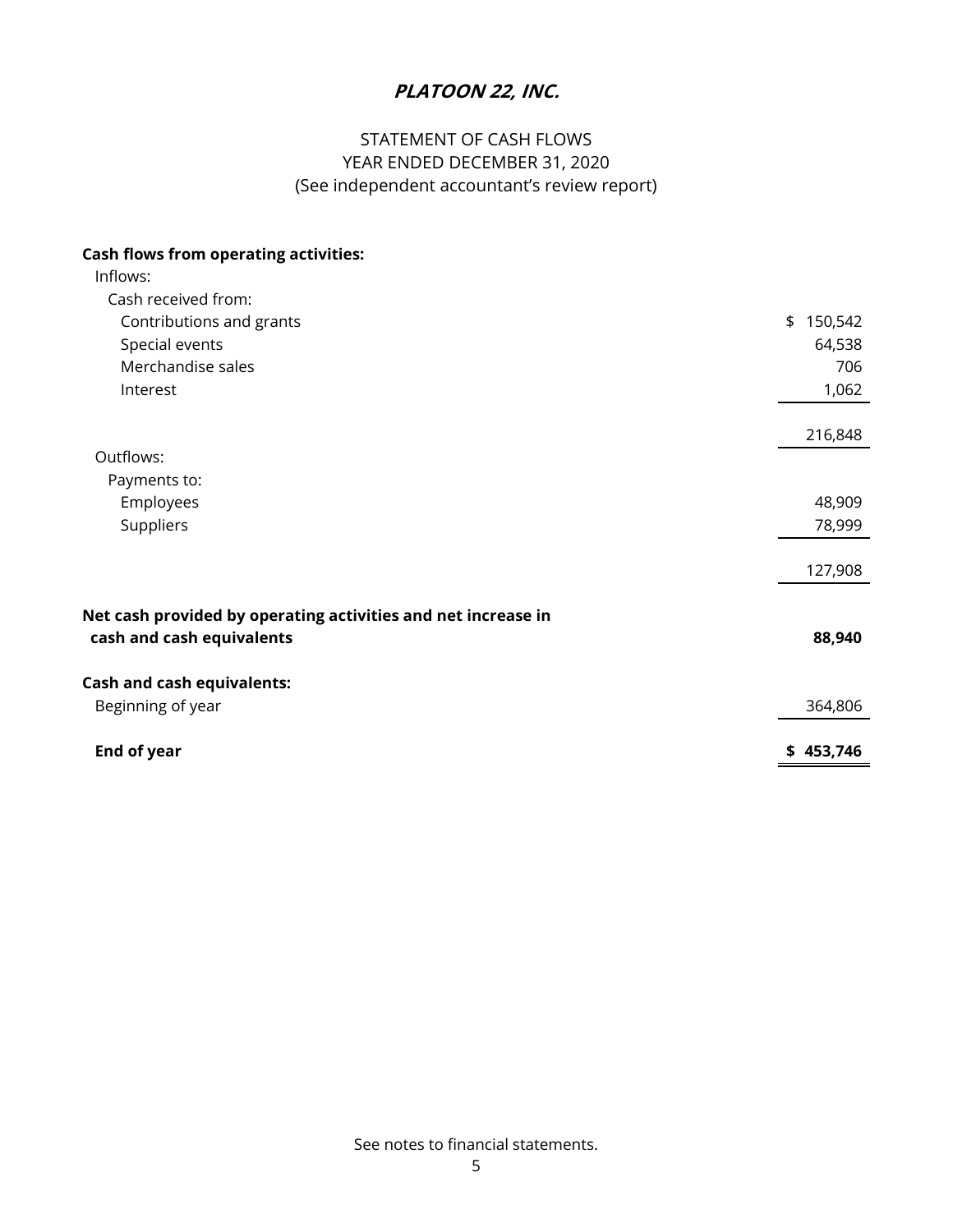## NOTES TO FINANCIAL STATEMENTS YEAR ENDED DECEMBER 31, 2020 (See independent accountant's review report)

## **1. Summary of Organization and significant accounting policies:**

## *Organization:*

Platoon 22, Inc. (the Organization) was organized on September 2, 2014 as a not-for-profit corporation in the State of Maryland. Platoon 22, Inc. was created to win the war against veteran suicide by using awareness to create a social movement in our nation, consisting of both veterans and civilians that lets our war fighters know that it is not a sign of weakness to ask for help, but a sign of strength.

## *Basis of accounting:*

The financial statements of the Organization have been prepared on the accrual basis of accounting in accordance with accounting principles generally accepted in the United States of America. Revenues are recognized when earned and expenditures when incurred.

## *Cash and cash equivalents:*

For purposes of the statement of cash flows, cash equivalents include time deposits, certificates of deposit and all highly liquid debt instruments with original maturities of three months or less.

#### *Net assets:*

The Organization reports information regarding its financial position and activities according to two classes of net assets as follows:

Net assets without donor restrictions - Net assets without donor restrictions are resources available for support of the Organization's operations and are not subject to donor-imposed restrictions.

Net assets with donor restrictions - Net assets with donor restrictions are resources that are restricted by a donor for use for a particular purpose or in a particular future period. Resources may also be received with donor-imposed restrictions that neither expire by being used in accordance with a donor's restriction, nor by the passage of time. The Organization considers all contributions that are designated to a particular program to be transferred to net assets without donor restrictions when the terms of the restrictions have been met.

The Organization had no net assets with donor restrictions as of December 31, 2020.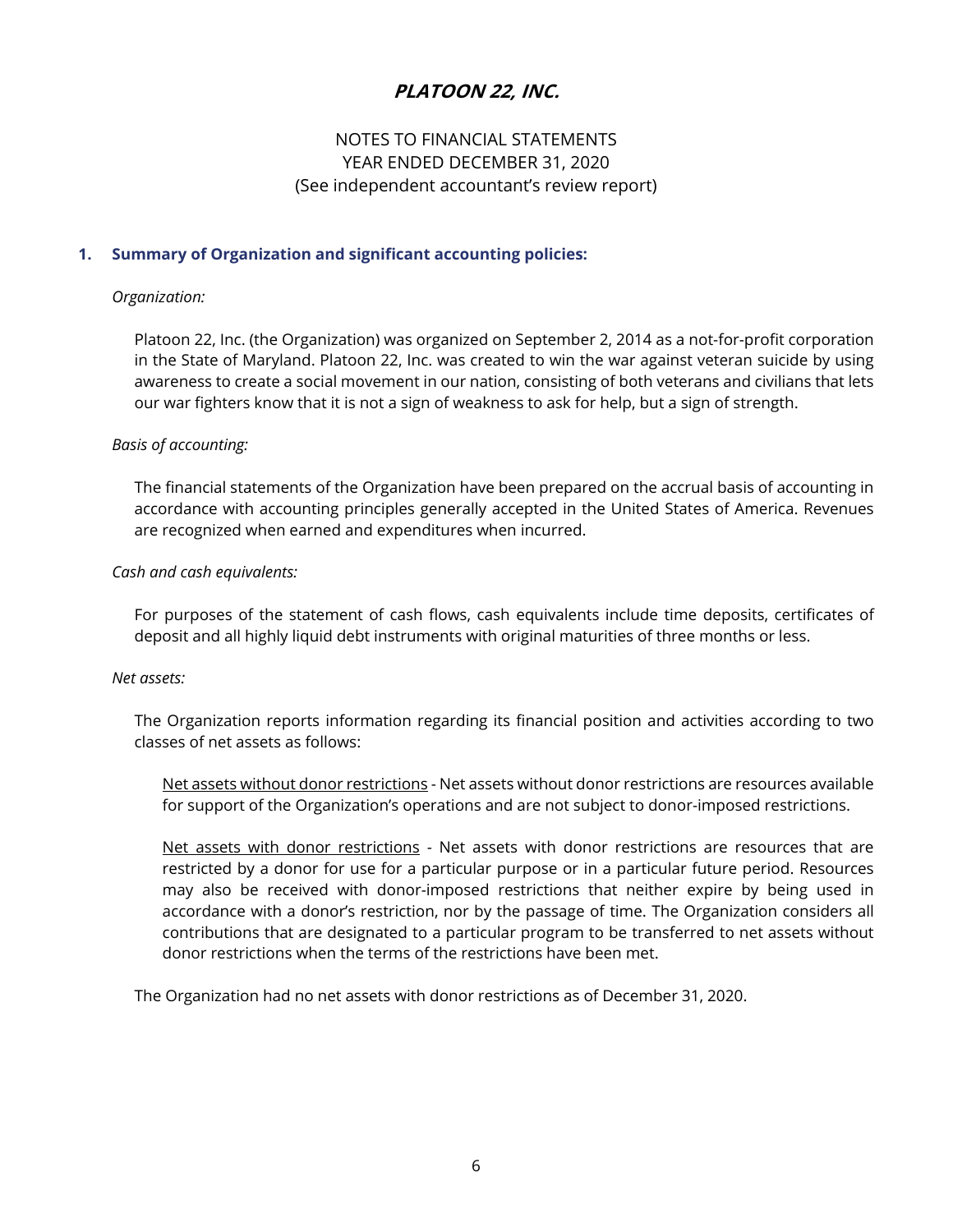## NOTES TO FINANCIAL STATEMENTS YEAR ENDED DECEMBER 31, 2020 (See independent accountant's review report)

## **1. Summary of Organization and significant accounting policies (continued):**

## *Contributions:*

Contributions are recognized when the donor makes a promise to give to the Organization that is, in substance, unconditional. Contributions are recorded as support without donor restrictions or support with donor restrictions depending on the existence and/or nature of any donor restrictions. When restrictions are met in the same year as designated, all activity related to the donation is recorded as support without donor restrictions in the current year. Restrictions on gifts of capital assets or cash for the purchase of capital assets expire when the asset is placed in service. Management has determined the Organization's contributions are considered nonexchange transactions.

## *Revenue recognition:*

The Organization generates revenue primarily through a special event, an annual golf tournament, which includes revenue from sponsorships, registration fees and games. All special event revenue is recognized when the specific event occurs.

Revenue recognition is determined through the following steps:

- Identification of the contract, or contracts, with the customer
- Identification of the performance obligations in the contract
- Determination of the transaction price
- Allocation of the transaction price to the performance obligations in the contract
- Recognition of revenue when, or as, the Organization satisfies a performance obligation

In accordance with Accounting Standards Codification 606, the Organization should account for a customer contract when both parties have approved the contract and are committed to perform their respective obligations, each party's rights are identified, payments terms can be identified, the contract has legal substance and it is at least probable that the Organization will collect the consideration to which it is entitled. Revenue should be recognized at the point in time when the services are provided, as this represents the satisfaction of the Organization's performance obligation.

The Organization has determined that contracts do not include a significant financing component. Generally, sponsorships and registration fees are received before the event occurs. Sponsorships can be paid for more than one tournament, which is recorded as deferred revenue until the event occurs.

The Organization allocates the transaction price to each event or program which they consider to be their performance obligation based on its relative standalone price. Sponsorships and registration fees are determined before the registration period for the event opens.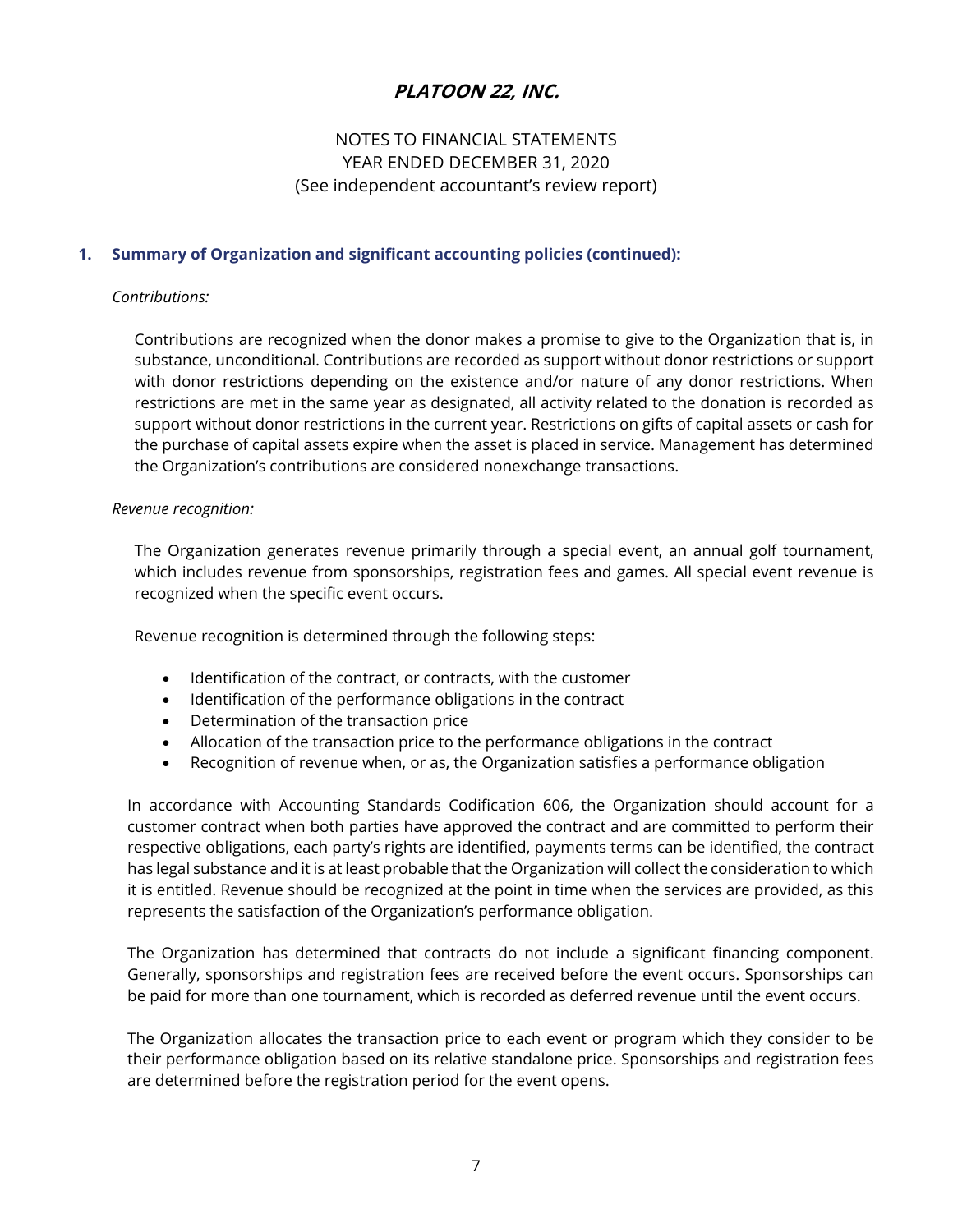## NOTES TO FINANCIAL STATEMENTS YEAR ENDED DECEMBER 31, 2020 (See independent accountant's review report)

## **1. Summary of Organization and significant accounting policies (continued):**

## *Revenue recognition:*

The Organization offers no warranties on its services. The Organization offers no refunds for events or services provided.

## *Use of estimates in preparing financial statements:*

The preparation of financial statements in conformity with accounting principles generally accepted in the United States of America requires management to make estimates and assumptions that affect the reported amounts of assets and liabilities and disclosure of contingent assets and liabilities at the date of the financial statements and the reported amounts of revenues, expenses, gains, losses and other changes in net assets during the reporting period. Actual results could differ from those estimates.

## *Tax-exempt status:*

The Organization is incorporated under the laws of the State of Maryland as a nonprofit organization. The Organization has elected, under provisions of Internal Revenue Code Section 501(c)(3) and state income tax statutes, to be excluded from taxes on exempt function income. Therefore, no provision is made for taxes on income.

## *Allocation of expenses:*

The costs of providing various programs and other activities have been summarized on a functional basis in the statement of activities. The statements of functional expenses present the natural classification detail of expenses by function. Accordingly, certain costs have been allocated among the programs and supporting services benefited. Program services expenses represent direct and allocated costs associated with certain projects that are related to the Organization's exempt function such as raising awareness of veteran suicides. Management and general expenses are direct and allocated expenses which relate to the overall management of the Organization. Fundraising expenses are direct and allocated expenses which relate to fundraising aspects of the Organization.

## *Advertising:*

Advertising costs are expensed as incurred and are included in program services and management and general expenses on the statement of functional expenses.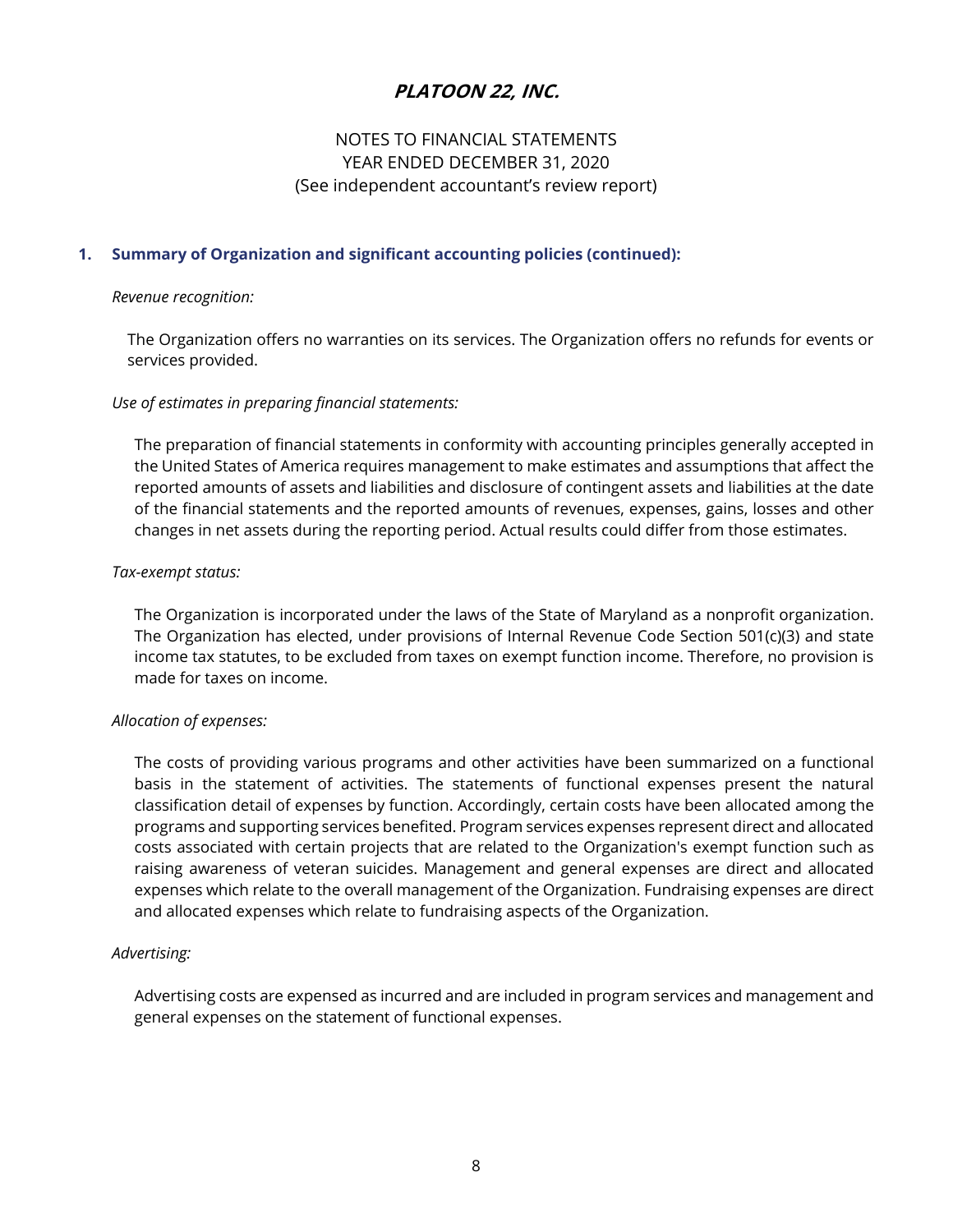## NOTES TO FINANCIAL STATEMENTS YEAR ENDED DECEMBER 31, 2020 (See independent accountant's review report)

## **2. Adoption of accounting pronouncement:**

In May 2014, the Financial Accounting Standards Board (FASB) issued Accounting Standards Update (ASU) 2014-09, *Revenue from Contracts with Customers,* Accounting Standard Codification (ASC) 606, which amends previous guidance. The core principle of ASC 606 is that any entity should recognize revenue to depict the transfer of promised goods or services to customers in an amount that reflects the consideration to which the entity expects to be entitled in exchange for those goods or services. Additionally, the guidance requires improved disclosures to help users of financial statements better understand the nature, amount, timing and uncertainty of revenue and cash flows arising from contracts with customers.

Effective January 1, 2020, the Organization adopted ASU 2014-09 using the full retrospective method applied to those contracts which were not completed as of January 1, 2020. The Organization's impact of the adoption on the statements was enhanced disclosures with no quantitative impact on the financial statements.

## **3. Liquidity and availability of resources:**

The Organization's financial assets as of December 31, 2020 consisted of cash and cash equivalents of \$453,746, all of which is available for general expenditures within one year as the Organization does not have any contractual, donor or board-imposed limitations. As part of the Organization's liquidity management, it has a policy to structure its financial assets to be available as its general expenditures, liabilities and other obligations come due.

## **4. Concentration of credit risk:**

The Organization maintains its cash in highly rated financial institutions insured up to \$250,000 by the Federal Deposit Insurance Corporation (FDIC). As of December 31, 2020, the Organization had funds of \$176,143 in excess of the FDIC limit.

## **5. Related party transactions:**

The Organization engaged SoldierFit to host the Platoon Care Wellness Retreat. The president of the Organization is the founder of SoldierFit. The Organization paid \$12,850 to SoldierFit for hosting the Platoon Care Wellness Retreat in 2020.